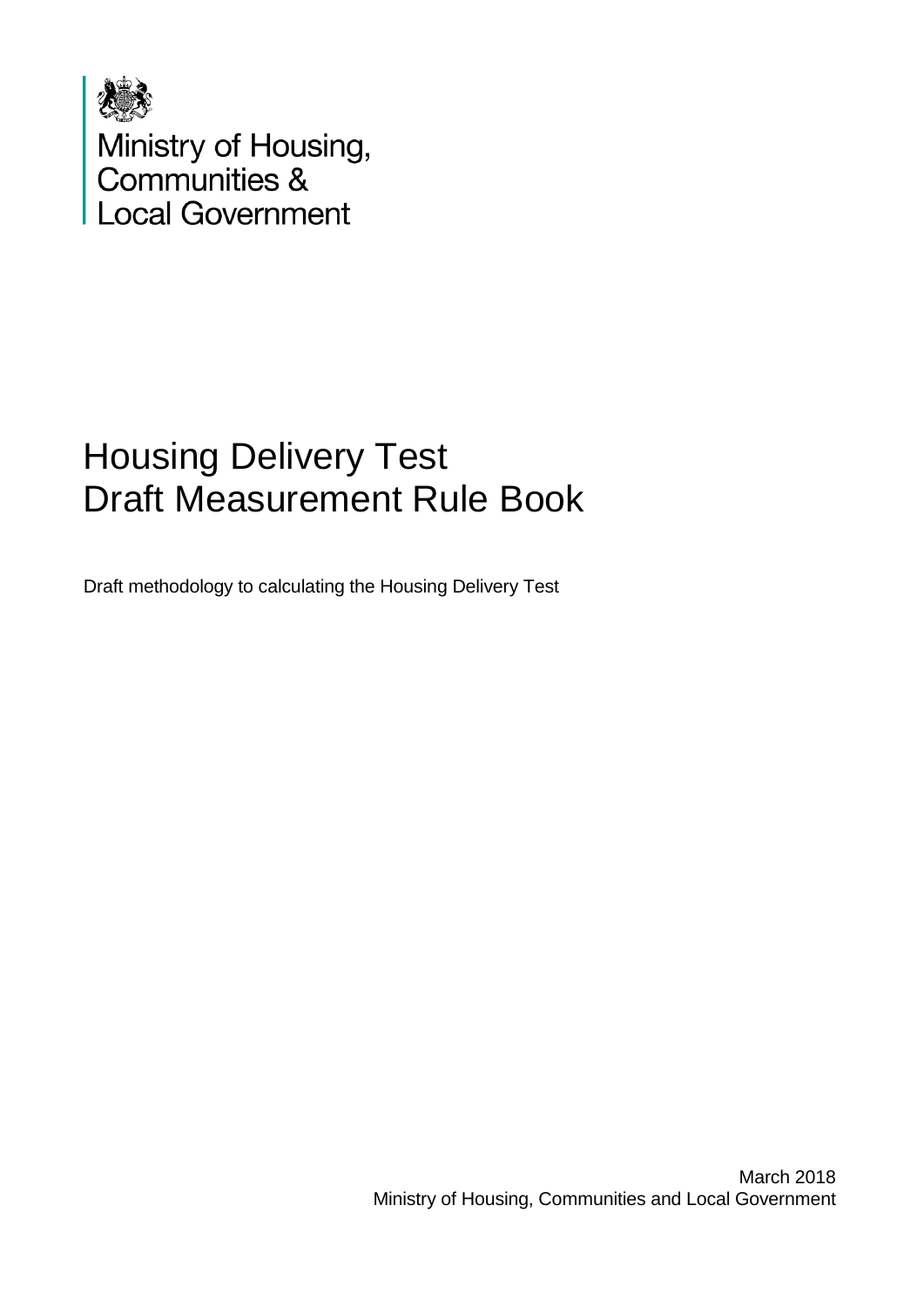

*© Crown copyright, 2018*

*Copyright in the typographical arrangement rests with the Crown.*

You may re-use this information (not including logos) free of charge in any format or medium, under the terms of the Open Government Licence. To view this licence visit <http://www.nationalarchives.gov.uk/doc/open-government-licence/version/3/>

This document/publication is also available on our website at [www.gov.uk/mhclg](http://www.gov.uk/mhclg)

If you have any enquiries regarding this document/publication, complete the form at <http://forms.communities.gov.uk/> or write to us at:

Ministry of Housing, Communities and Local Government Fry Building 2 Marsham Street London SW1P 4DF Telephone: 030 3444 0000

For all our latest news and updates follow us on Twitter: <https://twitter.com/mhclg>

March 2018

ISBN: 978-1-4098-5209-4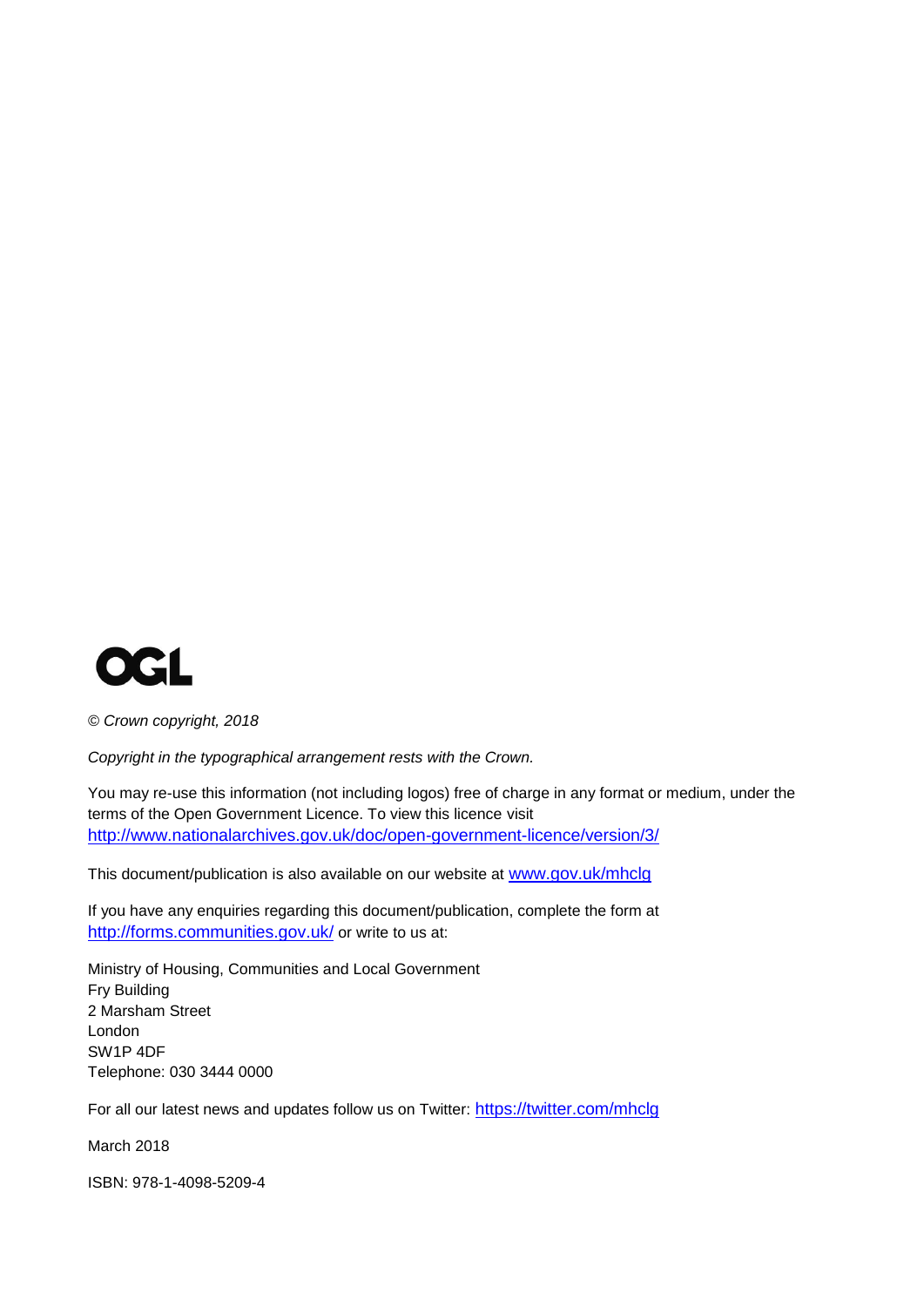- 1. The Housing Delivery Test (HDT) is the annual measurement of housing delivery performance in a plan-making authority area (non-metropolitan districts, development corporations with plan making and decision taking powers, metropolitan boroughs and London boroughs). The HDT does not apply to National Park Authorities or to development corporations without full plan making and decision making powers. The consequences of failing the HDT are set out in the revised  $\text{NPPF}^1$ .
- 2. The HDT is the percentage measurement of the number of **net homes delivered** (Table 1) against the **number of homes required** in a plan-making authority area.

H T T

| Table 1. Net homes delivered over a rolling three year period is the total |                                                                                                                                                                                                      |  |
|----------------------------------------------------------------------------|------------------------------------------------------------------------------------------------------------------------------------------------------------------------------------------------------|--|
| of:                                                                        |                                                                                                                                                                                                      |  |
| Net additional<br>dwellings                                                | National Statistic for annual net additional dwellings in<br>England <sup>2</sup>                                                                                                                    |  |
| <b>Student</b><br>communal<br>accommodation                                | Apply a nationally set ratio based on average number of<br>students in a student household from England Census data<br>against the number of bedrooms provided in student<br>communal accommodation. |  |
| Other<br>communal<br>accommodation                                         | Apply a nationally set ratio of the average number of adults in<br>a household from England Census data against the number<br>of bedrooms provided in communal accommodation.                        |  |

- 3. Table 2 sets out detailed arrangements for what figure will be used for the number of homes required. In summary, where the latest adopted housing requirement figure $3$  for the plan period has been tested by PINS through the examination process, is less than 5 years old, or has been reviewed, the **figure for the number of homes required** used for the HDT measurement is the lower of:
	- The *latest adopted housing requirement<sup>4</sup> figure*; or
	- The *local housing need figure (projected household growth* for financial years 2014-15 to 2017-2018) and unmet neighbours' need figure.
- 4. If the housing requirement figure is more than 5 years old and needs revising, the local housing need figure (or projected household growth for 2014-15 to 2017- 2018), will be applied to each year of the HDT period.

<sup>&</sup>lt;u>.</u>  $1$  Paragraphs 74, 75 & 77 of the revised NPPF

<sup>2</sup> <https://www.gov.uk/government/collections/net-supply-of-housing> 3 As collected by MHCLG from local planning authorities on an annual basis.

<sup>4</sup> Where applicable, the housing requirement for gypsies & travellers under the PPTS will be added to the NPPF requirement. Plan-making authorities should inform MHCLG of their housing requirement for gypsies and travellers under the PPTS through the annual HDT data collection.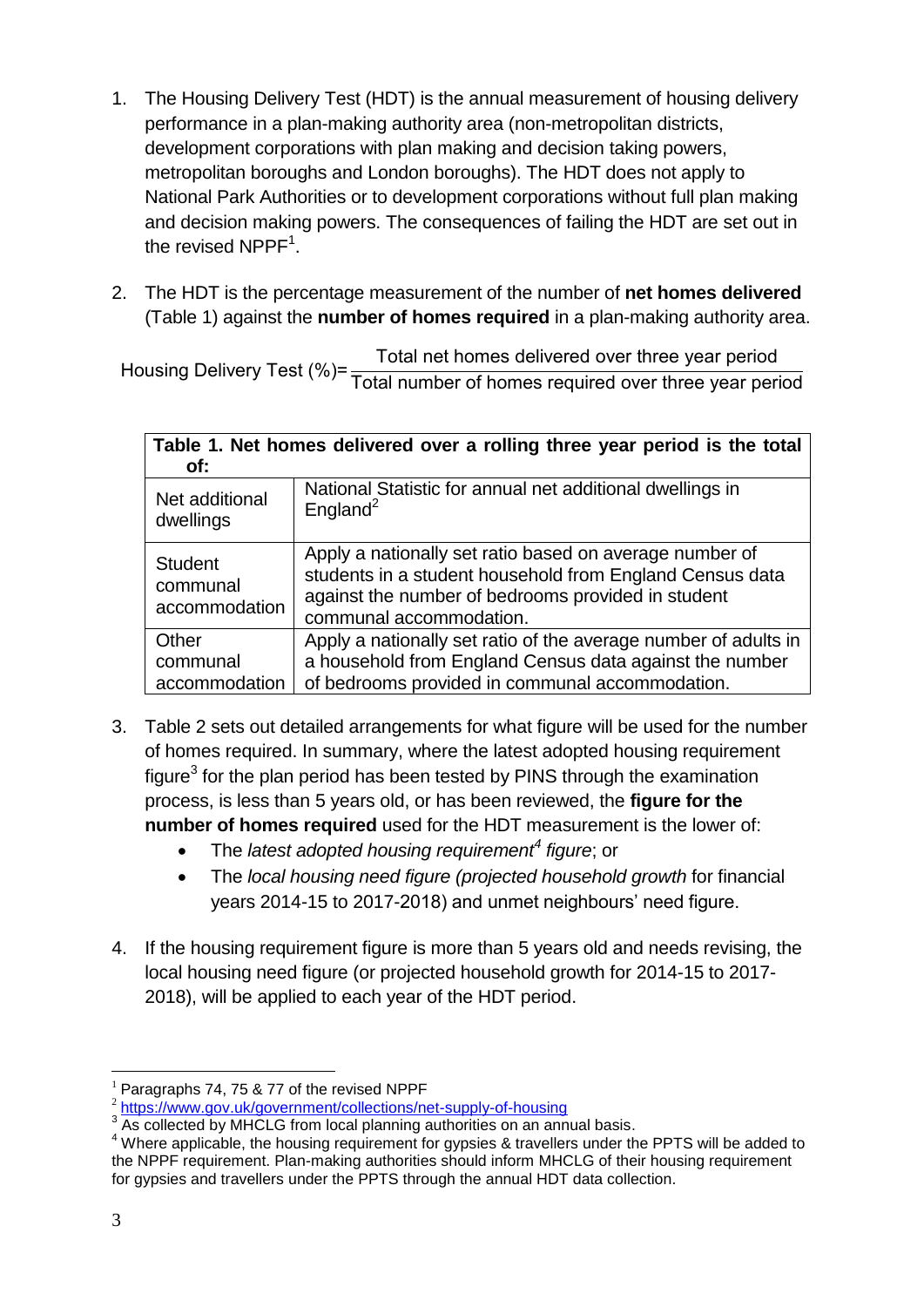- 5. When a new housing requirement figure is adopted within the HDT three-year period then the new housing requirement will be used for the HDT calculation from the start date of the strategic plan period. The HDT can be updated any time during the year to reflect these changes with immediate effect. If a new housing requirement figure is adopted between November measurements the HDT figures will be updated.
- 6. Where a housing requirement figure becomes out of date during the HDT period, the figure will be used for the HDT measurement up to the fifth anniversary of the plan's adoption. If the figure has not been reviewed, or requires revision, the HDT measurement will be based on local housing need from that point onwards, as per Table 2.